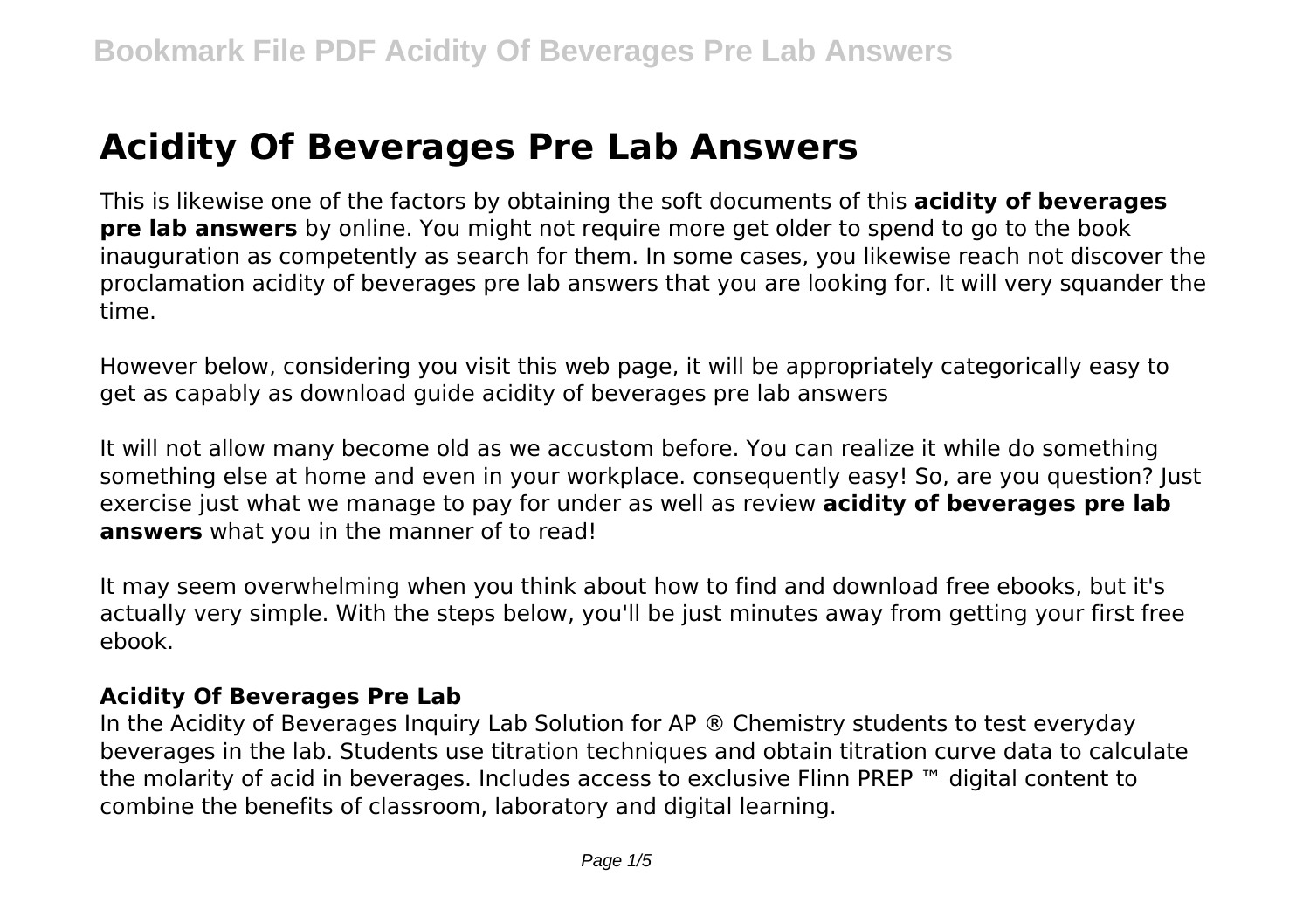## **FlinnPREP™ Inquiry Labs for AP® Chemistry: Acidity of ...**

Acidity of Beverages Lab Introduction: Common beverages may be either acidic or basic. Fruit juices, for example, get their sweet taste from sugars and their sour or tart taste from weak acids such as citric acid. If the juice contains too much sugar, it will taste bland, but too much acid and the juice will taste sour.

#### **Acidity of Beverages Lab - science with ms. hall**

The concentration of acid in a beverage can be determined by titrating the beverage with NaOH. Malic acid and lactic acid are the acids present in apple juice and milk, respectively. In malic acid and lactic acid, there are carboxylic acid groups (COOH), with malic acid having 2 and lactic acid having 1.

## **Acidity of Beverages Lab by Raymond Surya - Prezi**

Pre-Lab 1. Molecular Formula of Citric Acid: C 6 H 8 O 7 Molar Mass: 192.12 grams 2a. 0.128 L x  $0.100$  M =  $0.0128$  mols of NaOH 2b. Mole Ratio of citric acid to NaOH- 1:3 = 0.0043 mols of citric acid 3 0.0128 mol 2c. 0.0043 mols x 192.12 g/mol = 0.8261 g 2d. = 0.43 M 0.01 L 0.0043 3a. HCL + NaOH → NaCl + H 2 O 3b. CH 3 COOH + NaOH → CH 3 COONa + H 2 O 4. HCl is the stronger acid as shown by the titration graphs.

## **Lab\_ Acidity of Beverages .pdf - Marlene Putros Per 3 Lab ...**

Acidity of Beverages Lab - science with ms. hall Lap Report Acidity of Beverages Prelab questions 1. using the structural formula of citric acid shown in figure 1, determine the molecular formula of citric acid and calculate its molar mass(g/mole) answer:  $C$  6H 8 O 7 6 C x 12.01 = 72.06 8 H x 1.01  $= 8.08$  7 O x 16.00  $= 112.00$   $=$   $=$   $=$   $=$   $=$   $\text{Total}$   $=$ 

## **Acidity Of Beverages Pre Lab Answers - modapktown.com**

Page  $2/5$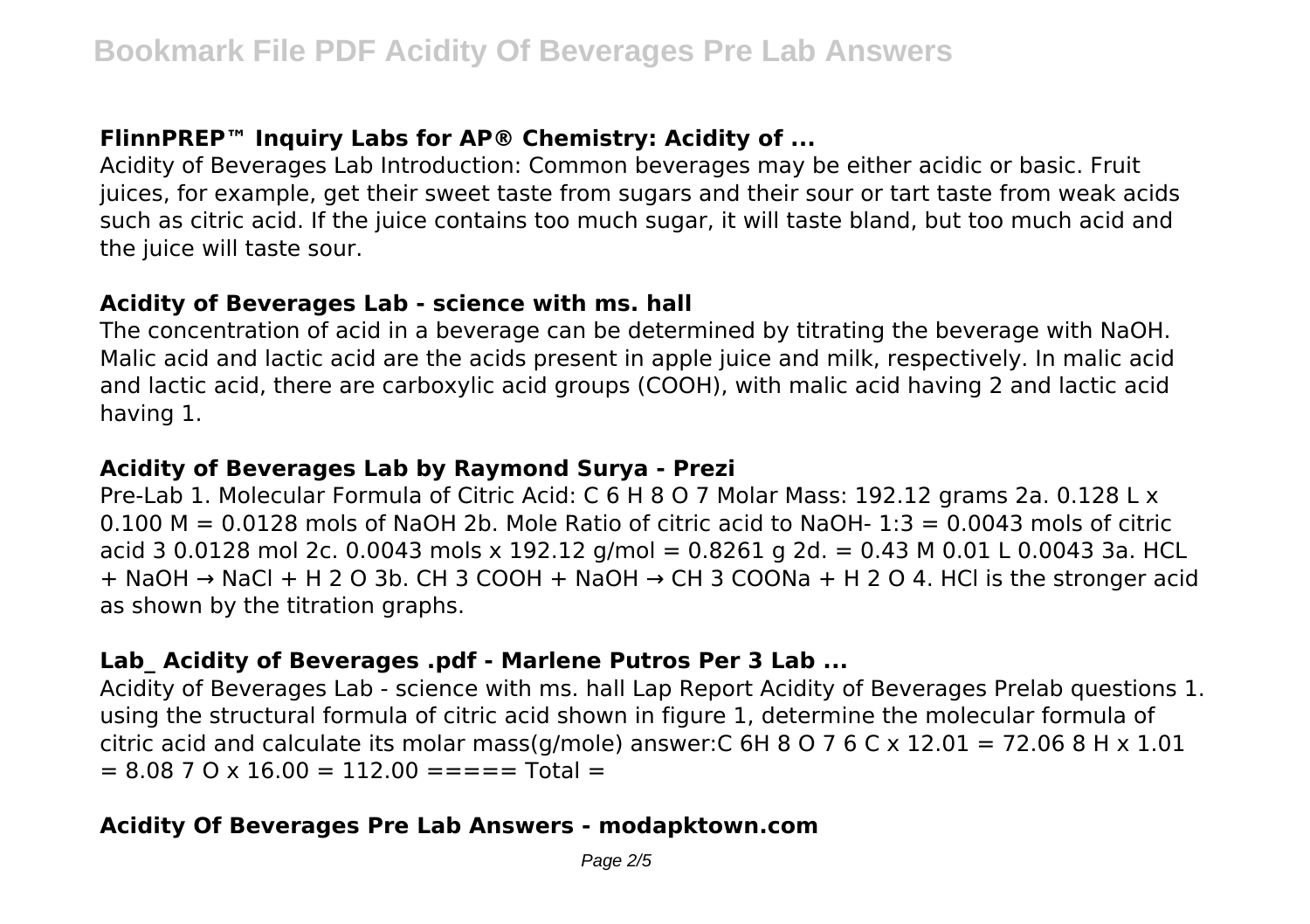Lap Report Acidity of Beverages Prelab questions 1. using the structural formula of citric acid shown in figure 1, determine the molecular formula of citric acid and calculate its molar mass(g/mole) answer:C 6H 8 O 7 6 C x 12.01 = 72.06 8 H x 1.01 = 8.08 7 O x 16.00 = 112.00 = = =  $=$  Total = 192.14 g/mole 2.

#### **Lap Report Acidity of Beverages Prelab questions 1 - Lap ...**

Students investigate the pH level of household substances by testing a variety of common compounds. Substances are tested with pH strips and placed on the continuum of the pH scale range of 1 to 14. After testing a solution, the student compares the strip color to the scale provided on the container and gives the solution a rating from 1-14.

#### **Investigating pH of common household substances**

The values for this acid-alkaline beverages chart are explained in my Basic Acid Alkaline Food Chart Introduction.. If you have any questions about this information or have any suggestions for improvements, please add your comments below.

#### **Acid-Alkaline Beverages List | Foodary Nutrition Facts**

preservative. Malic acid occurs naturally in apples, pears, and cherries, and is added to many noncarbonated beverages such as fruit drinks, fortified juices, sports drinks, and iced teas because it enhances the intrinsic flavor. Malic acid also is added to artificially sweeten carbonated beverages to intensify taste and reduce the

#### **The pH of beverages in the United States**

Read Free Acidity Of Beverages Pre Lab Answers Acidity Of Beverages Pre Lab Answers Recognizing the pretension ways to acquire this books acidity of beverages pre lab answers is additionally useful. You have remained in right site to begin getting this info. get the acidity of beverages pre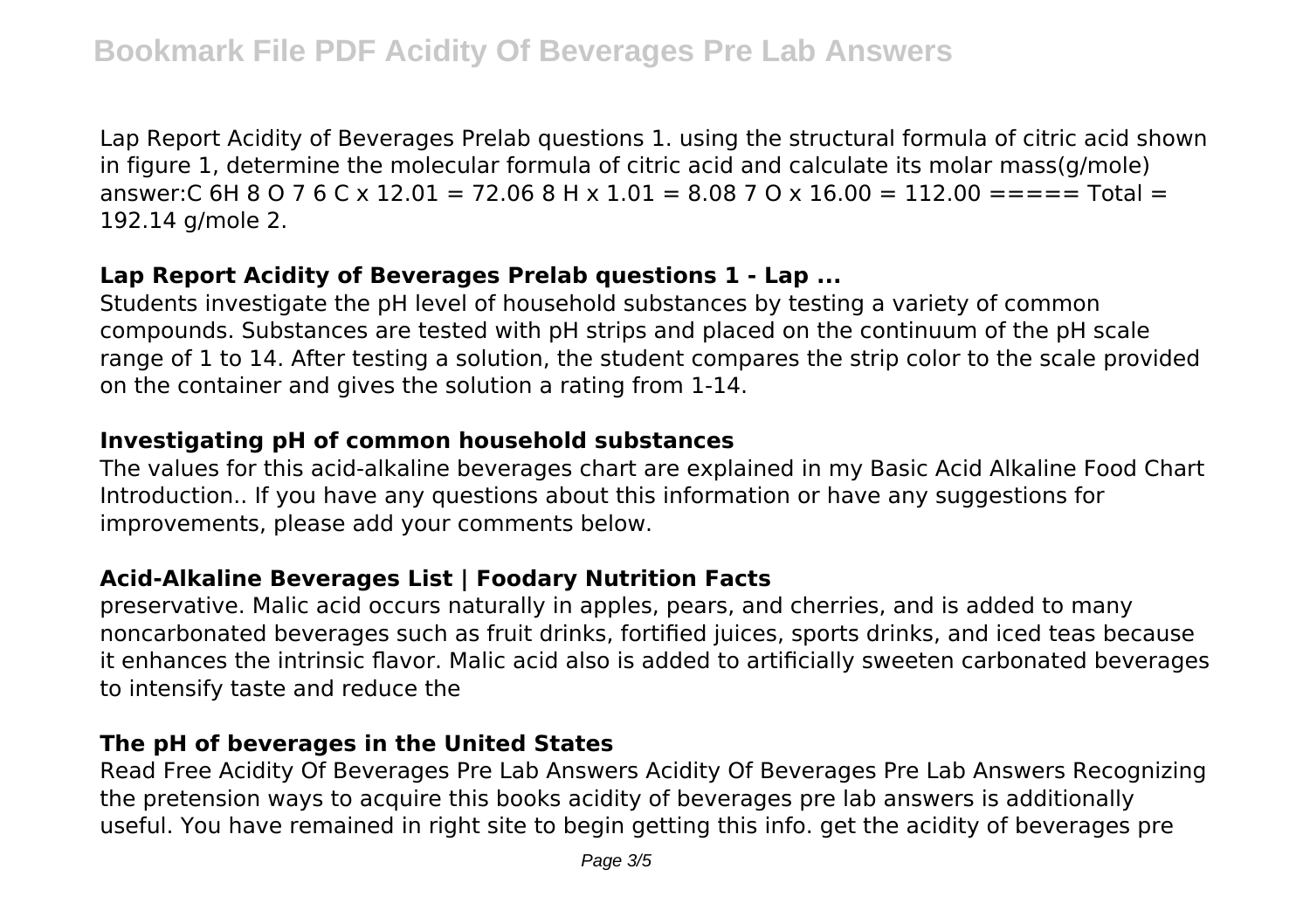lab answers colleague that we allow here and check out ...

#### **Acidity Of Beverages Pre Lab Answers**

Drinks that are acid-producing, according to the University of California San Diego, include any that contain alcohol, caffeine or phosphates. This includes soft drinks, most teas except herbal teas and juices made from blueberries, cranberries, plums or prunes.

#### **Alkaline & Acidic Foods & Drinks | Our Everyday Life**

Using the balanced equation calculate the concentration of acid in your soda sample. D. Titration of Citric Acid. Obtain a clean 50 mL flasks. Weigh out 0.05 g citric acid. Dissolve the sample in  $\sim$  20 mL of water. Add 3-4 drops of indicator. Fill the buret with  $\sim$  50 mL of standardized NaOH. Record the initial volume in your data table.

#### **Lab 7 Worksheet | Chemistry I Laboratory Manual**

In those sodas the acidity comes from citric acid. In this experiment you will titrate a sample of a Cola product and use the information to determine the percent phosphoric acid in the sample. Colas are also carbonated beverages. The carbonation can produce some carbonic acid in the Cola, which would affect your results.

## **Experiment 10: TITRATION OF A COLA PRODUCT**

USING A pH TITRATION TO DETERMINE THE ACID CONTENT OF SOFT DRINKS 2 lab periods Reading: Chapter 9, 185-197; Chapter 10, pg 212-218; Chapter 14 pg 317-323, Quantitative Chemical Analysis, 8 th Edition, Daniel C. Harris (7 Edition: Chapter 10, 181-191; Chapter 11, pg 206-218; Chapter 15 pg 306-311). Objective This lab will introduce you to the ...

## **Experiment 4 (Future - Lab needs an unknown) USING A pH ...**